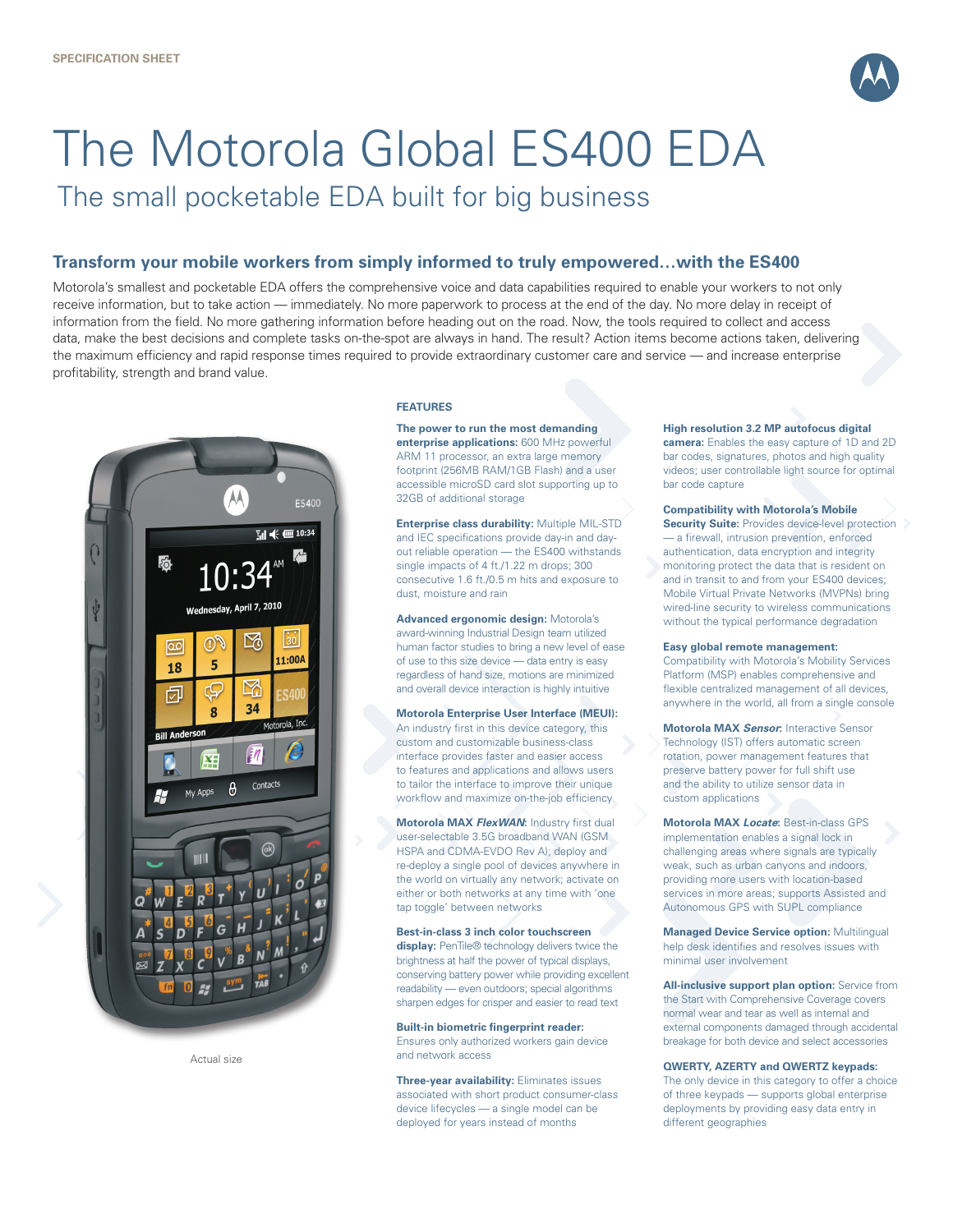# ES400 Specifications

| <b>Physical Characteristics</b><br>Vibrat |                                                                                                                                                                                                       |                                |  |  |
|-------------------------------------------|-------------------------------------------------------------------------------------------------------------------------------------------------------------------------------------------------------|--------------------------------|--|--|
| Dimensions:                               | Standard Battery:<br>5.08 in. L x 2.38 in. W x 0.67 in. D<br>129 mm L x 60.4 mm W x 16.5 mm D<br><b>Extended Battery:</b><br>5.08 in. L x 2.38 in. W x 0.85 in. D<br>129 mm L x 60.4 mm W x 21.5 mm D | Therm<br>ESD:<br>Altitu        |  |  |
| Weight:                                   | Standard Battery: 5.5 oz./156 g<br>Extended Battery: 6.5 oz./188.5 g<br>(including battery, stylus, keypad and strap)                                                                                 | Keybo<br><b>Batte</b>          |  |  |
| Display:                                  | PenTile <sup>®</sup> 3 in. diagonal color display, touch,<br>VGA 640 x 480 portrait, Super Bright 750+ NITS<br>(luminous)                                                                             | Capac                          |  |  |
| Touch Panel:                              | Polycarbonate analog resistive touch with haptic<br>'touch vibration response'                                                                                                                        | Stand                          |  |  |
| Backlight:                                | <b>LED Backlight</b>                                                                                                                                                                                  |                                |  |  |
| Keypad Options:                           | QWERTY; AZERTY; QWERTZ                                                                                                                                                                                | Talk T                         |  |  |
| <b>Expansion Slot:</b>                    | microSD slot - supports up to 32GB                                                                                                                                                                    | User F                         |  |  |
| Audio:                                    | Integrated Speaker; audio stereo connector (2.5 mm<br>barrel jack); high-quality speakerphone; supports<br>Bluetooth and PTT wireless or wired headsets                                               |                                |  |  |
| Notifications:                            | Programmable LEDs; Audio notifications;<br>Vibrator alerts                                                                                                                                            |                                |  |  |
| Device Security:                          | Biometric (finger swipe) and PIN code                                                                                                                                                                 |                                |  |  |
| <b>Performance Characteristics</b>        |                                                                                                                                                                                                       | <b>Data</b>                    |  |  |
| CPU:                                      | 600 MHz, ARM 11 processor, MSM 7627                                                                                                                                                                   | Data <sup>1</sup>              |  |  |
| Operating System:                         | Windows Mobile 6.5.3 Professional                                                                                                                                                                     |                                |  |  |
| Memory:                                   | 256MB RAM/1GB Flash                                                                                                                                                                                   | Color                          |  |  |
| <b>User Environment</b>                   |                                                                                                                                                                                                       | Resol                          |  |  |
| Interfaces:                               | Motorola Enterprise UI; customizable<br>homescreen, enhanced dialer and enterprise<br>camera solution                                                                                                 | Illumir                        |  |  |
| Drop Specification:                       | Military Standard (MIL-STD) 810G 4 ft./1.22 m<br>drop specification; 3 ft./0.91 m drop to<br>vinyl covered concrete across the operating<br>temperature range (36 drops at 32° F/0° C, room           | Lens:<br>Bar Co<br><b>Moto</b> |  |  |
|                                           | temperature and $104^{\circ}$ F/40° C)                                                                                                                                                                | Motio                          |  |  |
| Tumble Specification:                     | 150 1.65 ft./0.5 m tumbles (equivalent to 300<br>consecutive drops) at room temperature; meets<br>and exceeds applicable IEC tumble specifications                                                    | Wirel                          |  |  |
| Operating Temperature:                    | 32° F to 104° F/0° C to 40° C                                                                                                                                                                         | Radio                          |  |  |
| Storage Temperature:                      | -40° F to 158° F/-40° C to 70° C                                                                                                                                                                      |                                |  |  |
| Sealing:                                  | Meets MIL-STD 810G rain standards; meets and<br>exceeds IP42 sealing                                                                                                                                  | Freque                         |  |  |
| Humidity:                                 | 5 - 95% non-condensing                                                                                                                                                                                |                                |  |  |

| Vibration:                                    | MIL-STD 810G Method 514.5, figure 514.5C-1; 1<br>hour per axis                                                                                                                                                                                                                                                                                       |  |
|-----------------------------------------------|------------------------------------------------------------------------------------------------------------------------------------------------------------------------------------------------------------------------------------------------------------------------------------------------------------------------------------------------------|--|
| Thermal Shock:                                | -20° F to 158° F/-20° C to 70° C rapid transition                                                                                                                                                                                                                                                                                                    |  |
| ESD:                                          | ±15kv Air discharge, ±8kv direct discharge,<br>±8kv indirect discharge                                                                                                                                                                                                                                                                               |  |
| Altitude:                                     | -1,200 ft. to 15,000 ft. operational<br>15,000 ft. shipping                                                                                                                                                                                                                                                                                          |  |
| Keyboard/Side Buttons:                        | 1 million presses                                                                                                                                                                                                                                                                                                                                    |  |
| <b>Battery</b>                                |                                                                                                                                                                                                                                                                                                                                                      |  |
| Capacity:                                     | Standard: Rechargeable Lithium Ion 1540mAh<br>battery @ 3.7 V<br>Extended: Rechargeable Lithium Ion 3080mAh<br>battery @ 3.7 V                                                                                                                                                                                                                       |  |
| Standby Time:                                 | 250 hours standard battery<br>500 hours extended battery                                                                                                                                                                                                                                                                                             |  |
| Talk Time:                                    | 6 hours (WAN) standard battery<br>12 hours extended battery                                                                                                                                                                                                                                                                                          |  |
| User Profiles:                                | Outdoor WAN+GPS: 15 min./hour voice<br>communication, 10KB transmission every<br>10 min, and GPS on all time, default out-of-box<br>configuration of other parameters, minimum<br>8 hours of operation<br>Outdoor Voice: 15 min./hour voice communication,<br>default out-of-box configuration of other parameters,<br>minimum 16 hours of operation |  |
| <b>Data Capture Options</b>                   |                                                                                                                                                                                                                                                                                                                                                      |  |
| Data Types:                                   | 1D and 2D bar codes; photographs; video;<br>signatures; documents                                                                                                                                                                                                                                                                                    |  |
| <b>Color Camera</b>                           |                                                                                                                                                                                                                                                                                                                                                      |  |
| Resolution:                                   | 3.2 megapixel                                                                                                                                                                                                                                                                                                                                        |  |
| Illumination:                                 | User controllable light source for efficient data<br>capture illumination                                                                                                                                                                                                                                                                            |  |
| Lens:                                         | Autofocus                                                                                                                                                                                                                                                                                                                                            |  |
| Bar Code Scanning:                            | Integrated 1D and 2D decoding; user controllable<br>red line LED aimer                                                                                                                                                                                                                                                                               |  |
| <b>Motorola Interactive Sensor Technology</b> |                                                                                                                                                                                                                                                                                                                                                      |  |
| Motion-sensor:                                | 3-axis accelerometer that enables motion-sensing<br>applications for dynamic screen orientation and<br>power management                                                                                                                                                                                                                              |  |
|                                               | <b>Wireless WAN Voice and Data Communications</b>                                                                                                                                                                                                                                                                                                    |  |
| Radio:                                        | Dual 3.5G: GSM HSDPA/HSUPA and CDMA-<br>EVDO Rev A broadband for voice and data                                                                                                                                                                                                                                                                      |  |
| Frequency Band:                               | UMTS/HSDPA and HSUPA: 850, 1900 and 2100 MHz<br>GSM/EDGE: 850, 900, 1800 and 1900 MHz<br>CDMA/EVDO Rev A: 850 and 1900 MHz                                                                                                                                                                                                                           |  |
| Antenna:                                      | Internal antennas: primary and diversity                                                                                                                                                                                                                                                                                                             |  |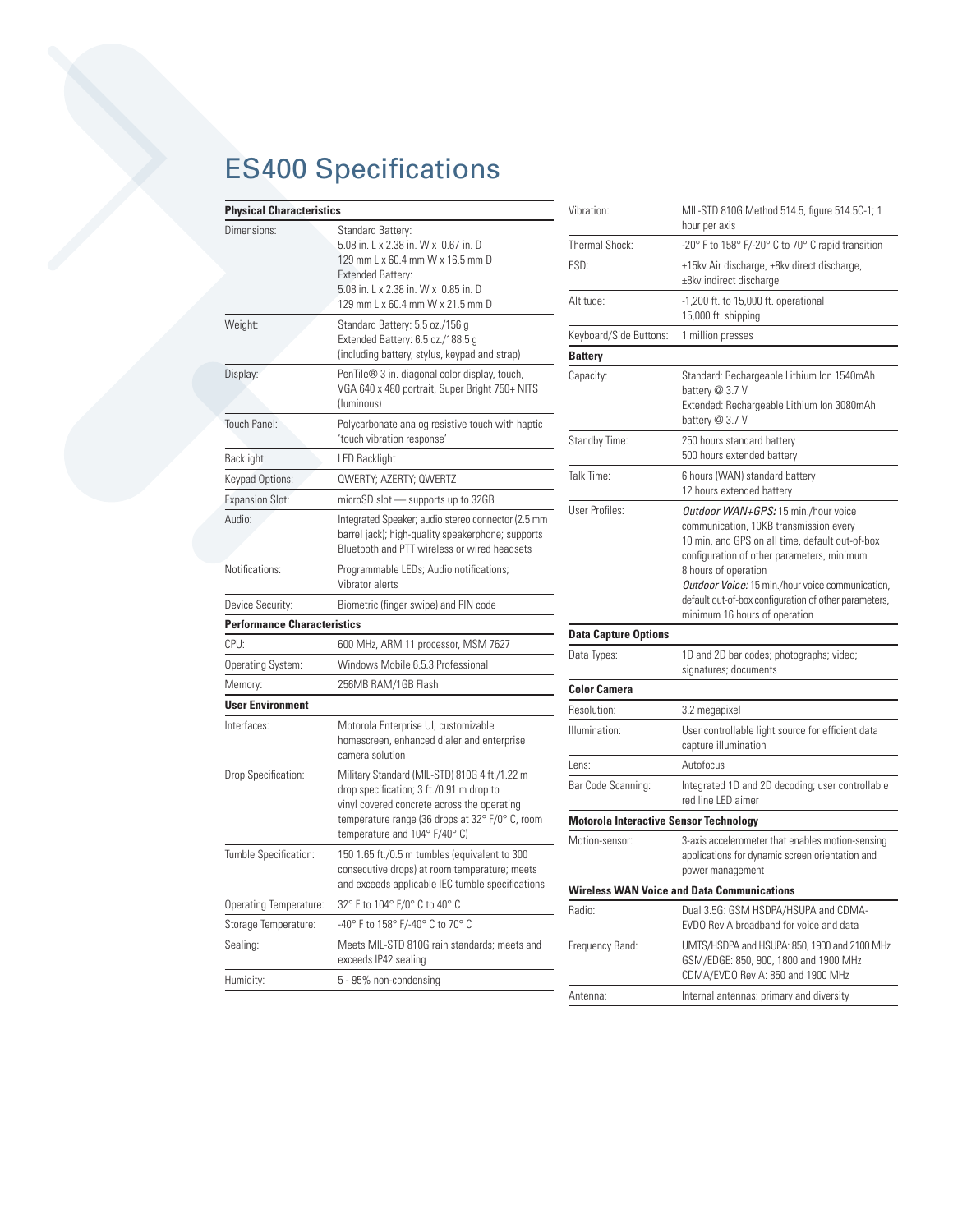| <b>Integrated GPS</b>                  |                                                                                                                                                                                                                           |  |
|----------------------------------------|---------------------------------------------------------------------------------------------------------------------------------------------------------------------------------------------------------------------------|--|
| GPS:                                   | Integrated standalone or Assisted-GPS (A-GPS)                                                                                                                                                                             |  |
|                                        | <b>Wireless LAN Voice and Data Communications</b>                                                                                                                                                                         |  |
| Radio:                                 | Tri-mode IEEE® 802.11a/b/g                                                                                                                                                                                                |  |
| Security:                              | WPA2 (Personal or Enterprise); 802.1x; EAP-TLS;<br>TTLS (CHAP, MS-CHAP, MS-CHAPv2, PAP or MD5);<br>PEAP (TLS, MSCHAPv2, EAP-GTC); LEAP, EAP-FAST<br>(TLS, MS-CHAPv2, EAP-GTC)                                             |  |
| Antenna:                               | Internal antenna                                                                                                                                                                                                          |  |
| Data Rates Supported:                  | 1, 2, 5.5, 6, 9, 11, 12, 18, 24, 36, 48 and 54 Mbps                                                                                                                                                                       |  |
| <b>Operating Channels:</b>             | Chan 36-165 (5180 - 5825 MHz)<br>Chan 1-13 (2412-2472 MHz)<br>Chan 14 (2484 MHz) Japan only<br>Actual operating channels/frequencies depend<br>on regulatory rules and certification agency                               |  |
| <b>Voice Communications:</b>           | Voice-over-IP ready, Wi-Fi™-certified, IEEE<br>802.11a/b/g direct sequence wireless LAN,<br>Wi-Fi Multimedia™ (WMM and WMM-PS)                                                                                            |  |
|                                        | <b>Wireless PAN Data and Voice Communications</b>                                                                                                                                                                         |  |
| Bluetooth®:                            | Class II, v2.0 with Enhanced Data Rate (EDR);<br>integrated antenna                                                                                                                                                       |  |
| <b>Voice and Audio</b>                 |                                                                                                                                                                                                                           |  |
| Audio:                                 | VoWWAN; VoWLAN; PTT and TEAM Express<br>ready; rugged audio connector; high-quality<br>speakerphone; support for wired and wireless<br>(Bluetooth) headsets; support for PTT headsets,<br>handset and speaker phone modes |  |
| <b>Network Communications</b>          |                                                                                                                                                                                                                           |  |
| $1/0$ :                                | Micro USB 2.0 High Speed (host and client)                                                                                                                                                                                |  |
| <b>Peripherals and Accessories*</b>    |                                                                                                                                                                                                                           |  |
| <b>Charging Cradles</b><br>and Cables: | Single slot cradle (includes power supply,<br>international plugs and USB charge cable)                                                                                                                                   |  |
| <b>Travel Charging</b>                 | Vehicle holder includes mini USB for charge and<br>sync; auto charge cables (cigarette adapter)                                                                                                                           |  |
| Solutions:                             |                                                                                                                                                                                                                           |  |
| Miscellaneous:                         | Soft case holster with belt clip; spare batteries<br>and spare stylus                                                                                                                                                     |  |

### **Regulatory**

| Electrical Safety:                                        |                                                | IEC/UL/CSA/EN 60950-1                                                                                                                                                                                                           |  |
|-----------------------------------------------------------|------------------------------------------------|---------------------------------------------------------------------------------------------------------------------------------------------------------------------------------------------------------------------------------|--|
| Environmental:                                            |                                                | RoHS/WEEE compliant                                                                                                                                                                                                             |  |
| WLAN and<br>Bluetooth (PAN):                              | USA:<br>Canada:<br>FU:<br>Japan:<br>Australia: | FCC Part 15.247, 15.407<br><b>RSS-210</b><br>EN 300 328, EN 301 893<br>ARIB STD T33, T66, T71<br>AS/NZS 4268                                                                                                                    |  |
| Wireless Wide Area<br>Network: GSM-HSDPA/<br><b>HSUPA</b> | Global:                                        | 3GPP TS 51.010, 3GPP TS 34.121,<br>3GPP TS 34.123                                                                                                                                                                               |  |
|                                                           | GCF and PTCRB approved                         |                                                                                                                                                                                                                                 |  |
|                                                           | USA:<br>Canada:<br>FU:<br>Japan:               | FCC Part 22, Part 24<br>RSS-132, RSS-133<br>EN301 511, EN301 908<br>ARIB STD T33, T66, T71<br>Australia: AS/ACIF S042.1 & 3                                                                                                     |  |
|                                                           | <b>HAC</b> compliant                           |                                                                                                                                                                                                                                 |  |
| Wireless Wide Area<br>Network: CDMA-EVDO                  | USA:<br>Canada:                                | FCC Part 22, Part 24<br>RSS-132, RSS-133                                                                                                                                                                                        |  |
| Rev A                                                     | HAC compliant                                  |                                                                                                                                                                                                                                 |  |
| RF Exposure:                                              | USA:<br>Canada:<br>FU:<br>Japan:<br>Australia: | FCC Part 2, FCC OET Bulletin 65<br>Supplement C<br><b>RSS-102</b><br>EN 50360; EN62311<br>ARIB STD T56<br><b>Radiocommunications Standard 2003</b>                                                                              |  |
| EMI/RFI:                                                  | USA:<br>Canada:<br>FU:                         | FCC Part 15, Class B<br>ICES-003 Class B<br>EN55022 Class B, EN 55024,<br>EN 301 489-1, EN 301 489-3,<br>EN 301 489-7, EN 301 489-17,<br>EN 301 489-24, EN 60601-1-2,<br>EN 50121-3-2, EN 50121-4<br>Australia: AS/NZS CISPR-22 |  |
|                                                           |                                                | For countries outside USA, Canada, European Economic Area, Japan, or                                                                                                                                                            |  |
| Australia, consult your local Motorola representative     |                                                |                                                                                                                                                                                                                                 |  |
| <b>Warranty</b>                                           |                                                |                                                                                                                                                                                                                                 |  |
|                                                           |                                                | The ES400 is warranted against defects in workmanship and materials for<br>a period of 12 months from date of shipment, provided that the product<br>remains unmodified and is operated under normal and proper conditions.     |  |

#### **Recommended Services**

|  | Advanced Services: | Managed Device Service                             |  |  |
|--|--------------------|----------------------------------------------------|--|--|
|  | Customer Services: | Service from the Start with Comprehensive Coverage |  |  |
|  |                    |                                                    |  |  |

The ES400 is a true global product that is supported in all industrial countries.











**MAX** *Locate*



**MAX** *FlexWAN*

**MAX** *Sensor*